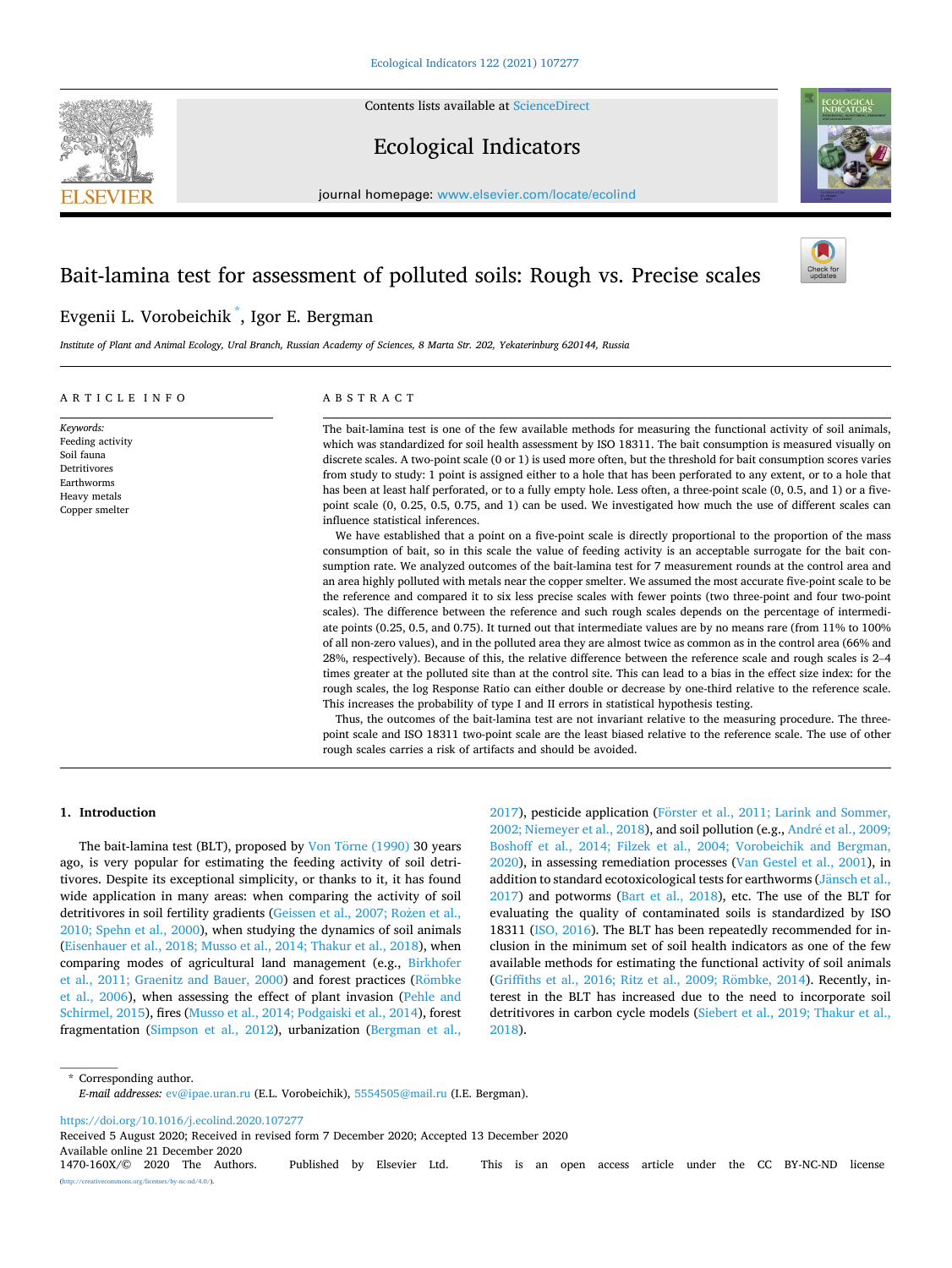<span id="page-1-0"></span>The BLT has been described in detail in ISO 18311 [\(ISO, 2016](#page-9-0)). Methodological aspects of the BLT have repeatedly attracted attention: e.g., different composition of the bait ([Helling et al., 1998; Simpson](#page-9-0)  [et al., 2012](#page-9-0)), the choice of the exposure duration ([Gongalskii et al.,](#page-9-0)  [2003; Gongalsky et al., 2008; Van Gestel et al., 2003; Vorobeichik and](#page-9-0)  [Bergman, 2020\)](#page-9-0), and the required sample size for statistical tests ([Welsch et al., 2019](#page-9-0)) has been discussed.

The BLT was originally proposed as an express method, which implied a rapid visual measurement of bait consumption on a discrete scale. It was initially declared that although the inevitable coarsening can lead to loss of information and its distortion, such losses are compensated by the speed and rigor of the test (Von Törne, 1990). However, different coarsening options are possible, in terms of both the scale roughness, i.e., the number of the scale points, and the algorithm of assigning the consumption value to this or that point. As far as we know, the BLT outcomes obtained using different scales and/or different algorithms have not been compared before.

All algorithms are equivalent to each other in two extreme points, i.e. absolutely untouched and fully empty holes, but differ in intermediate points, i.e. partially perforated holes. In the original BLT, Von Torne [\(1990\)](#page-9-0) suggested evaluating the feeding activity of soil detritivores on a two-point scale: 0 – the bait is not perforated, 1 – the bait is perforated to any extent (provided that artifacts, i.e. cracks in the bait, are excluded if it dries or deforms). Many have used this algorithm (e.g., [Joschko et al.,](#page-9-0)  [2008; Pehle and Schirmel, 2015\)](#page-9-0). The ISO 18311 recommends coarsening the two-point scale from the other side – with a decrease: 1 point corresponds to the consumption of the bait by at least half, and in all other cases the consumption is assumed to be 0 [\(ISO, 2016](#page-9-0)). This recommendation was also followed by many (e.g., André et al., 2009; [Bart et al., 2018; Spehn et al., 2000\)](#page-8-0), or the threshold for a score of 1 was slightly moved from 50% to 30% of bait consumption ([Niemeyer et al.,](#page-9-0)  [2018\)](#page-9-0). Sometimes an even more decreasing algorithm was used: a score of 1 corresponds to a fully empty hole, and in all other cases the consumption is 0 ([Podgaiski et al., 2014\)](#page-9-0). In several works, instead of a twopoint scale, a three-point scale was used, adding an intermediate gradation of 0.5 (bait was partially consumed) ([Siebert et al., 2019;](#page-9-0)  [Thakur et al., 2018\)](#page-9-0). In our previous research we used a five-point scale in which points corresponded to the approximate proportion of the area of bait consumed: 0 – untouched; 0.25 – consumed about 25%; 0.50 – about 50%;  $0.75$  – about 75%; and  $1$  – fully empty (Bergman et al.,  $2017$ ; [Vorobeichik and Bergman, 2020; Vorobeichik et al., 2007](#page-9-0)).

The authors did not always report which algorithm was used to attribute bait consumption to a score (e.g., [Geissen et al., 2007; Larink](#page-9-0)  [and Sommer, 2002\)](#page-9-0) or insufficient detail in the description would not allow for its unambiguous reconstruction (e.g., [Birkhofer et al., 2011;](#page-9-0)  [Graenitz and Bauer, 2000](#page-9-0)). A variety of coarsening algorithms may be an additional source of uncertainty when summarizing the results of many studies in subsequent meta-analyses. Consequently, it is important to know how large an error can be caused by combining data obtained using different scales and different algorithms.

For a more accurate estimate of bait consumption, colorimetric measurements of plant protein concentrations in bait residues after exposure were suggested instead of a visual score [\(Godwin and O](#page-9-0)'Neill, [2007\)](#page-9-0). This approach, as well as the more laborious residual mass measurement, is certainly the most accurate possible and the least influenced by the operator. However, we do not know of any detailed description of this modification, nor of any attempts to apply it. To the best of our knowledge, all BLT applications are based solely on visual estimates of bait consumption in discrete scales.

Obviously, the coarsening of the scale may shift the estimate of the bait consumption rate, i.e. understate or overestimate it. Of course, the absolute values of feeding activity are not important *per se*, but only when comparing control ('good') and experimental ('bad') sites (Römbke, 2014). However, if the value or, moreover, the direction of the bias differs in comparable sites, it may lead to a shift in the final value of the difference between the sites and, consequently, to erroneous

conclusions. Taking into account that under strong impacts, for example metal pollution, not only the abundance, but also the composition of soil macroinvertebrate communities change dramatically ([Vorobeichik](#page-9-0)  [et al., 2019\)](#page-9-0), such shifts are possible. A question arises: how much can algorithms of scale coarsening influence the inferences about the differences between control and experimental sites? The aim of our work is to find an answer to this question.

In this paper, we compare a five-point scale and the coarser scales. We consider a five-point scale to be the reference scale that provides the most precise information on bait consumption compared to other scales. To characterize it, we have analyzed the relationship between the score, i.e. the proportion of bait consumed by area, and the proportion of bait consumed by mass, which most accurately characterizes the rate of consumption.

We compare control area with sites polluted by copper smelter emissions. At polluted sites, the abundance of detritivores is sharply reduced due to high soil toxicity (see *3.1*). Control and polluted sites should therefore vary greatly regardless of the scale used for BLT. Consequently, we are solving an 'exercise' where we already know the answer, namely, the direction of the difference between the control and polluted sites and the fact that the difference is quite large. Based on this, we can determine which of the ways to solve this 'exercise' is correct and which is not, i.e. which of the algorithms of coarsening yields the smallest error. Since it is obvious that such an error depends on the cases of partial bait consumption, we analyze how common they are.

We consider BLT outcomes for several years, which differ in weather conditions and therefore in the factors influencing the feeding activity, i. e. soil temperature and humidity [\(Gongalsky et al., 2008; Joschko et al.,](#page-9-0)  [2008; Rozen](#page-9-0) et al., 2010). In this case, these factors should be considered as confounding because pollution is the main factor under study. Accordingly, such a comparison makes it possible to assess how stable the conclusions about the difference between the sites are when using different scales.

#### **2. Theoretical background**

Without losing in general, let us consider the calculation of the feeding activity value for one bait-lamina strip with a set of holes. The value of feeding activity in the five-point scale (S5) can be expressed as follows:

$$
S5 = 0f_0 + 0.25f_{0.25} + 0.5f_{0.5} + 0.75f_{0.75} + 1f_1
$$
 (1)

where  $f_0$ ,  $f_{0.25}$ ,  $f_{0.5}$ ,  $f_{0.75}$ , and  $f_1$  are frequencies of holes with 0, 0.25, 0.5, 0.75, and 1, respectively. The value of feeding activity in rough scales can also be represented through these frequencies, but with other weights. The algorithms of coarsening differ depending on what exactly substitutes this or that intermediate score of the five-point scale, i.e. 0.25, 0.5, and 0.75. Further, in the designations for the three-point (S3) and two-point (S2) scales on each of the three intermediate positions the sign '+' indicates an overestimation relative to the five-point scale, the sign '−' – an underestimation, the sign '0' – no difference. The algorithms of coarsening are summarized in [Table 1.](#page-2-0)

Two algorithms of coarsening are possible for S3. In one case all intermediate values of S5 are replaced by 0.5, i.e., S3(+0− ). In the second case, an intermediate value closer to zero is replaced by 0, closer to one – by 1, and the value of 0.5 is not changed, i.e.,  $S3(-0 +)$ . Since the authors who used a three-point scale did not specify the subtleties of the procedure ([Siebert et al., 2019; Thakur et al., 2018\)](#page-9-0), we considered both variants of S3.

Four algorithms of coarsening are possible for S2. If all intermediate values are replaced by 1, this is the strongest overestimation of the rough scale compared to the reference one,  $S2(++)$ . This algorithm was suggested by Von Törne (1990). If all intermediate values are replaced by 0, this is the strongest underestimation,  $S2(- - -)$ . This algorithm was used by [Podgaiski et al. \(2014\)](#page-9-0). Finally, there are two transitional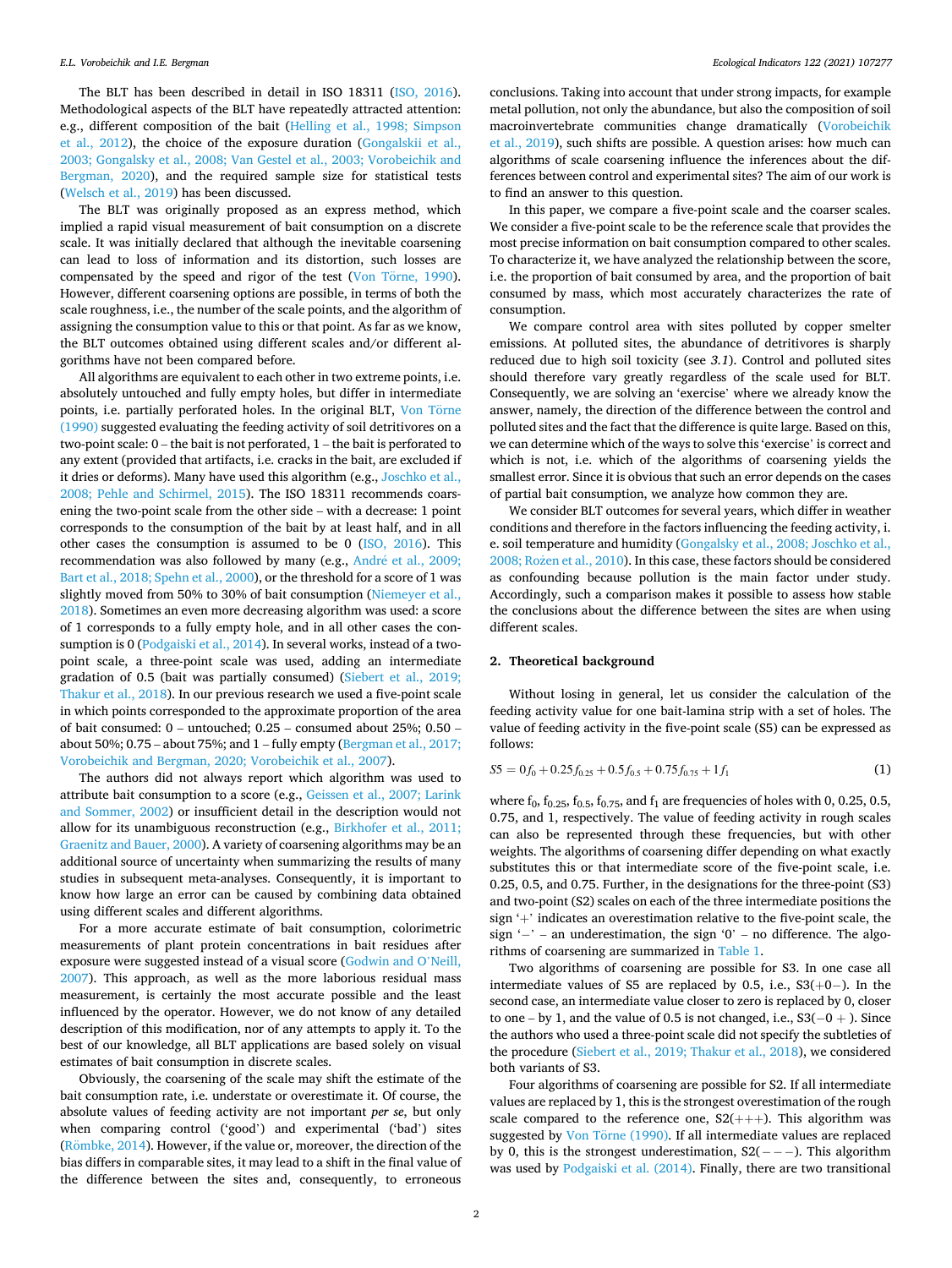#### <span id="page-2-0"></span>**Table 1**

Algorithms that convert the reference scale (S5) into the rough scales and formulas for the absolute difference between S5 and rough scales.

| Rough scale | Points of reference scale |      |      | Formula for the absolute difference between S5 and rough scale            |
|-------------|---------------------------|------|------|---------------------------------------------------------------------------|
|             | 0.25                      | 0.50 | 0.75 |                                                                           |
| $S3(+0-)$   | 0.5                       | 0.5  | 0.5  | $-(0.25 f0.25 - 0.25 f0.75)$                                              |
| $S3(-0+)$   |                           | 0.5  |      | $0.25 f_{0.25} - 0.25 f_{0.75}$                                           |
| $S2(++)$    |                           |      |      | $-0.75$ f <sub>0.25</sub> – 0.5 f <sub>0.5</sub> – 0.25 f <sub>0.75</sub> |
| $S2(-++)$   |                           |      |      | $0.25 f_{0.25} - 0.5 f_{0.5} - 0.25 f_{0.75}$                             |
| $S2(-+)$    |                           |      |      | $0.25 f_{0.25} + 0.5 f_{0.5} - 0.25 f_{0.75}$                             |
| $S(2(--))$  |                           |      |      | $0.25 f_{0.25} + 0.5 f_{0.5} + 0.75 f_{0.75}$                             |

(3)

variants, where one intermediate value is replaced by 0 and the others by 1, or vice versa, one is replaced by 1 and the others by 0. The first of them,  $S2(-++)$ , is a variant recommended by the ISO 18311 (ISO,  $2016$ ), while the second, S2(--+), as far as we know, has not been used.

Each of the rough scales can be easily expressed through the frequency of intermediate values, similar to formula [\(1\).](#page-1-0) For example,

$$
S3(+0-) = 0f_0 + 0.5f_{0.25} + 0.5f_{0.5} + 0.5f_{0.75} + f_1
$$
 (2)

Such a representation makes it very easy to calculate the absolute difference between the reference and rough scale. For example,

$$
S5-S3(+0-)=0.25f_{0.25}+0.5f_{0.5}+0.75f_{0.75}+f_1-(0.5f_{0.25}+0.5f_{0.5}+0.5f_{0.75}+f_1)=
$$
  
=-0.25f\_{0.25}+0.25f\_{0.75}

Table 1 presents formulas for the absolute difference between S5 and other scales. Obviously, in all cases, the difference is determined exclusively by intermediate values. For the four scales, S3(+0−), S3(-0 + ), S2(− ++), and S2(− − +), depending on the specific combination of frequency of intermediate values, the difference may either be absent or negative or positive. For the two scales, regardless of the frequency combination, the difference is always different from zero and either always negative  $(S2(++)$ ) or always positive  $(S2(--))$ . For the two variants of the three-point scale, the difference is the same for the module, but differs in sign:  $[S5-S3(-0+)]= [S5-S3(+0-)].$ 

It is convenient to evaluate the impact of pollution on feeding activity using the effect size index, which allows characterizing not only the statistical significance, but also the magnitude of differences between the polluted and control sites. As an effect size index, environmental applications often use log Response Ratio (RR), which has several useful properties, in particular, additivity ([Hedges et al., 1999](#page-9-0)). To take advantage of this property, let us imagine the feeding activity measured on the rough scale through the value in S5 and the relative difference between the reference and rough scale (D). For S3 we have (for other scales in the same way)

$$
S3 = S5D3, \text{ where } D3 = 1 - (S5 - S3)/S5 \tag{4}
$$

Then RR for the polluted and control sites can be represented as follows:

$$
RR(S3) = log(S3_{polluted} / S3_{control}) = log(S5_{polluted} D3_{polluted} / S5_{control}) = log(S5_{polluted} / S5_{control}) + log(D3_{polluted} / D3_{control}) = RR(S5) + RR(D3)
$$
\n(5)

Thus, the RR of the feeding activity measured in the rough scale is the sum of the RR of the activity measured in the reference scale and the RR of the relative difference between the reference and rough scale. In other words, if Ds are the same at the polluted and control sites, even if they are very large, then the second term in the formula (5) is zero, and RR for the rough and reference scale are equal to each other. In this case, it does not matter which scale to use, whether it is a more precise or a less precise one involving overestimating or underestimating, as the impact of pollution will still be estimated equally. Otherwise, i.e., when the second term in formula (5) is not equal to zero and its value is at least somehow comparable with the first term, we can come to various inferences about the pollution impact using the reference and rough

scales.

It is necessary to pay attention to the fact that at averaging, i.e. at transition from one strip to their set, the specified decomposition into components is fair only when the geometric mean rather than the arithmetic mean is used.

So, for the existence of such considerable bias of the rough scale relative to the reference scale, which can lead to erroneous inferences, three conditions must be met: 1) intermediate points exist, i.e. bias can occur; 2) the relative differences between the reference and rough scale in polluted and control sites are not equal to each other, i.e. the bias can affect the statistical inference; 3) the terms of sum  $(5)$  are comparable by module, i.e. the bias is comparable to the effect under study. These conditions can be formalized as follows:

$$
IP = (f_{0.25} + f_{0.5} + f_{0.75}) > 0 \tag{6}
$$

$$
D_{\text{polulated}} \neq D_{\text{control}} \quad \text{or} \quad RR(D) \neq 0 \tag{7}
$$

$$
|RR(D)| > k|RR(S5)|, \quad \text{where } 1 > k > 0 \tag{8}
$$

Conditions (6) and (7) should be considered necessary but not sufficient, and condition (8) necessary and sufficient. The strict finding of the k value represents a separate problem, far beyond our consideration. Probably, the lower boundary of k lies within the range of 0.1–0.3. Thus, the aim of our work can be reformulated as an empirical check of the fulfillment of conditions  $(6)$ ,  $(7)$ , and  $(8)$ .

#### **3. Materials and methods**

### *3.1. Study area*

The BLT is carried out in the southern taiga, in the spruce-fir forest, in the area affected by long-term emissions from the Middle Ural Copper Smelter (Revda, Sverdlovsk region). Until recently, this factory was the largest source of air pollution in Russia: in the 1980s, its emissions exceeded 220,000 tons of pollutants per year [\(Vorobeichik and Kai](#page-9-0)[gorodova, 2017\)](#page-9-0). Control sites are located 20 km (one study site) and 30 km (3 study sites) west of the smelter, while polluted sites are located 1 km (one study site) and 2 km (3 study sites) west of the smelter, a total of 8 study sites. The soil contamination did not differ considerably among sites within the control area or sites within the polluted area. The study sites were permanent, with a size of  $10 \times 10$  m and a distance of 100–150 m between them.

Long-term (since 1940) deposition of metal(loid)s (Cu, Pb, Cd, Zn, Fe, As, etc.) near the smelter resulted in a 10–100-fold excess of their background concentrations in the upper soil horizons ([Korkina and](#page-9-0)  [Vorobeichik, 2018; Vorobeichik and Kaigorodova, 2017\)](#page-9-0). The combination of such high concentrations with soil acidification due to sulfur dioxide emissions, with naturally slightly acidic soils, has had particularly dramatic consequences for terrestrial ecosystems and especially soil biota ([Korkina and Vorobeichik, 2018; Mikryukov et al., 2020;](#page-9-0)  [Vorobeichik et al., 2019, 2014](#page-9-0)). Soil, vegetation and soil fauna indicators that are important for interpretation of the results are presented in [Table 2](#page-3-0).

It should be noted that in comparison with the control sites,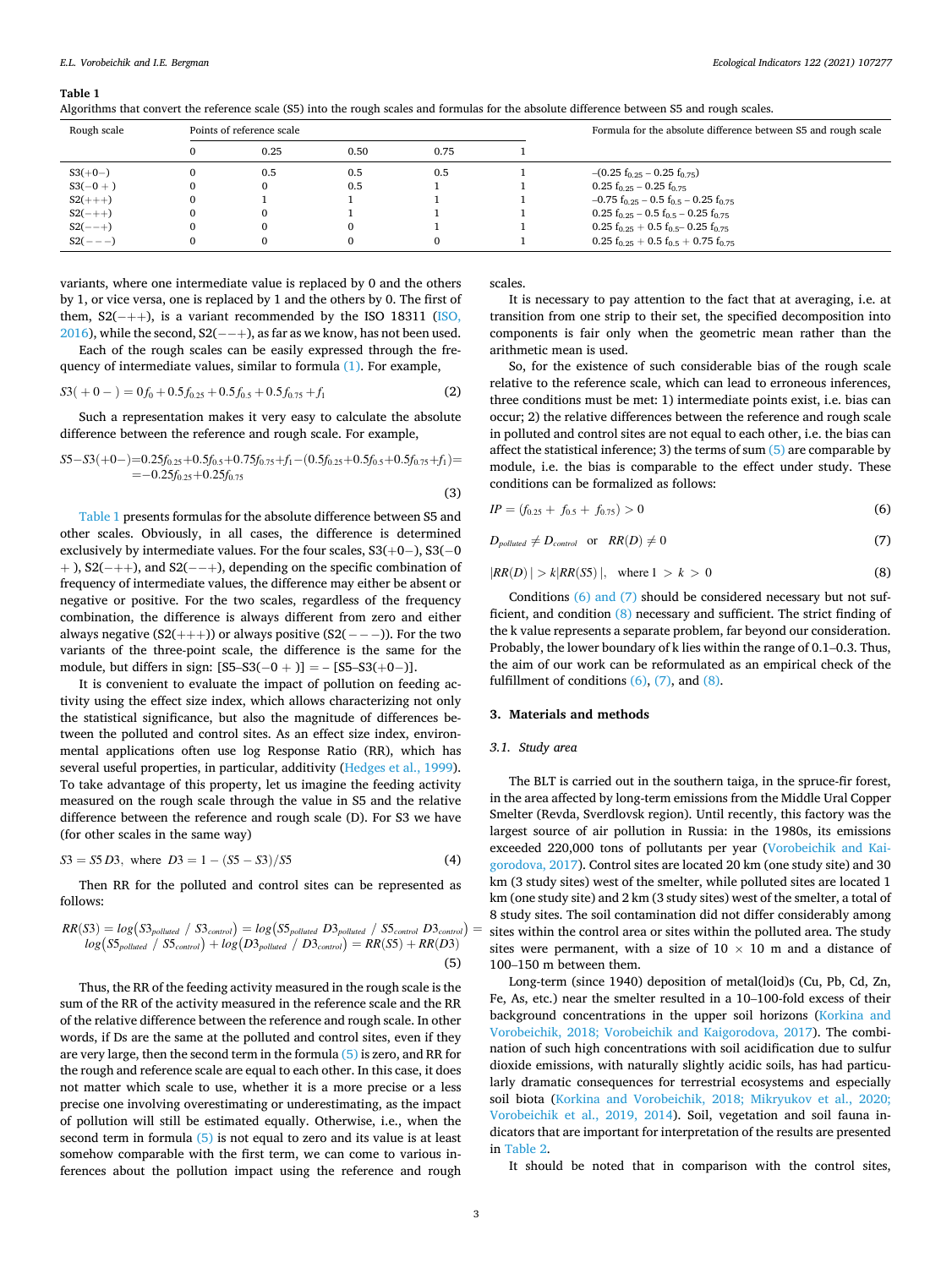#### <span id="page-3-0"></span>**Table 2**

#### Characteristics of the studied areas.

|                                                                                                                                                                   | Area and distance to copper smelter, km                                                                                                                                                                                            |                                                                        |                                                                                                             |                                                                                    |  |  |
|-------------------------------------------------------------------------------------------------------------------------------------------------------------------|------------------------------------------------------------------------------------------------------------------------------------------------------------------------------------------------------------------------------------|------------------------------------------------------------------------|-------------------------------------------------------------------------------------------------------------|------------------------------------------------------------------------------------|--|--|
|                                                                                                                                                                   | Control                                                                                                                                                                                                                            |                                                                        | Polluted                                                                                                    |                                                                                    |  |  |
|                                                                                                                                                                   | 30                                                                                                                                                                                                                                 | 20                                                                     | 2                                                                                                           | 1                                                                                  |  |  |
| Location                                                                                                                                                          | N 56°47'51"<br>E 59°25'03"                                                                                                                                                                                                         | N 56°49'11"<br>E 59°34'33"                                             | N<br>56°50'50"<br>E<br>59°51′41″                                                                            | N<br>56°50'37"<br>E<br>59°52'44"                                                   |  |  |
| Altitude, m a.s.l.<br>Landscape<br>description                                                                                                                    | 400<br>380<br>Spruce-fir<br>Spruce-fir<br>forest on the<br>forest on the<br>flattened lower<br>gentle western<br>part of the<br>midslope of a<br>eastern slope of<br>small<br>the Kirgishan<br>mountain (440<br>Ridge<br>m a.s.l.) |                                                                        | 415<br>370<br>Spruce-fir forest on the<br>lower gentle part of the<br>eastern slope of the<br>Shaitan Ridge |                                                                                    |  |  |
| Stand<br>description <sup>1</sup>                                                                                                                                 |                                                                                                                                                                                                                                    |                                                                        |                                                                                                             |                                                                                    |  |  |
| composition                                                                                                                                                       | $Ab.s. - 50\%,$<br>$Pic. o. - 20\%,$<br>$Pop.t. -20\%,$<br>$Bet. - 10%$ .                                                                                                                                                          | $Ab.s. - 40\%$ ,<br>Pic.o. - 30%,<br>$Bet. - 20\%,$<br>$Pop.t. -10\%.$ | Pic.o. –<br>50%,<br>Ab.s. –<br>40%,<br>$Bet. -$<br>10%.                                                     | $Pic.$ $o.$ $-$<br>50%,<br>$Ab.s. -$<br>30%,<br>$Bet. -$<br>10%,<br>Sal. –<br>10%. |  |  |
| age, year<br>stock, m <sup>3</sup> /ha<br>Dominant<br>species of<br>herbaceous<br>layer <sup>2</sup><br>Soil type <sup>3</sup>                                    | 100<br>413<br>Oxalis acetosella, Dryopteris spp.,<br>Calamagrostis arundinacea,<br>Aegopodium podagraria, Ajuga<br>reptans<br>Albic Retisol (Cutanic)                                                                              | 100<br>523                                                             | 77<br>77<br>200<br>113<br>Agrostis capillaris<br>Stagnic Retisol (Cutanic,                                  |                                                                                    |  |  |
| Prevailing                                                                                                                                                        | Dysmull                                                                                                                                                                                                                            |                                                                        | Toxic)<br>Eumor                                                                                             |                                                                                    |  |  |
| humus form <sup>4</sup><br>Thickness of<br>forest litter* <sup>4</sup> .<br>cm<br>Acid-soluble<br>concentration<br>in forest litter*<br><sup>4</sup> , $\mu$ g/g: | $1.5 \pm 0.1$                                                                                                                                                                                                                      |                                                                        | $5.8 \pm 0.2$                                                                                               |                                                                                    |  |  |
| Cu<br>Pb<br>Cd<br>pH (water) in<br>forest litter * 4<br>Abundance**,                                                                                              | $37.3 \pm 4.3$<br>$67.3 \pm 8.3$<br>$2.4 \pm 0.2$<br>$5.9 \pm 0.1$                                                                                                                                                                 |                                                                        | $3484.3 \pm 543.1$<br>$2462.5 \pm 327.0$<br>$16.6 \pm 2.6$<br>$4.9 \pm 0.1$                                 |                                                                                    |  |  |
| ind./ $m^2$ :<br>earthworms<br>(excluding<br>$\left(\frac{1}{2}\right)$                                                                                           | $238 \pm 25$                                                                                                                                                                                                                       |                                                                        | $1.1 \pm 1.2$                                                                                               |                                                                                    |  |  |
| enchytraeids <sup>5</sup><br>diplopods <sup>5</sup><br>collembolans <sup>6</sup>                                                                                  | $1005 \pm 138$<br>$11.3 \pm 5.3$<br>$35333 \pm 3403$                                                                                                                                                                               |                                                                        | $4.1 \pm 2.6$<br>$3.4 \pm 1.9$<br>$12376 \pm 2349$                                                          |                                                                                    |  |  |

Note: (a)  $*-\pm SE$ , n = 5, study site as replication,  $**-\pm SE$ , n = 9–11 study site  $\times$ year as replication; (b) *Ab.s.* – *Abies sibirica*, *Pic.o.* – *Picea obovata*, *Pop.t.* – *Populus tremula*, *Bet.* – *Betula* spp., *Sal.* – *Salix* spp.; (c) References: <sup>1</sup> – *Bergman and* [Vorobeichik \(2017\)](#page-9-0),  $2$  – [Mikryukov and Dulya \(2017\)](#page-9-0),  $3$  – Vorobeichik and [Kaigorodova \(2017\)](#page-9-0), <sup>4</sup> – [Korkina and Vorobeichik \(2018\)](#page-9-0), <sup>5</sup> – Vorobeichik et al. [\(2019\)](#page-9-0), 6 – [Kuznetsova \(2009\)](#page-9-0).

earthworms, i.e. the key group of soil decomposers, are absent in polluted areas [\(Vorobeichik et al., 2019, 2020\)](#page-9-0); the abundance of other soil detritivores has been sharply reduced, in particular enchytraeids, diplopods, mollusks [\(Vorobeichik et al., 2019](#page-9-0)), and collembolans ([Kuznetsova, 2009\)](#page-9-0). In our previous studies, we have found a decrease in the feeding activity of soil animals by the BLT ([Vorobeichik and Berg](#page-9-0)[man, 2020; Vorobeichik et al., 2007\)](#page-9-0). The composition and diversity of soil microflora have also been changed ([Mikryukov and Dulya, 2017;](#page-9-0)  [Mikryukov et al., 2020](#page-9-0)) and the rate of cellulose decomposition has been reduced ([Vorobeichik and Pishchulin, 2011\)](#page-9-0). Adverse effects of metal

pollution can be seen with the naked eye: in polluted sites, the accumulation of a thick layer of forest litter without signs of its processing by soil animals is observed ([Korkina and Vorobeichik, 2018](#page-9-0)), which in turn negatively affects the diversity and recovery of herbaceous vegetation ([Vorobeichik et al., 2014](#page-9-0)).

Although emissions have almost ceased since 2010 as a result of the factory reconstruction, there has been no reduction in soil metal content in highly polluted areas [\(Vorobeichik and Kaigorodova, 2017](#page-9-0)), or revegetation [\(Vorobeichik et al., 2014](#page-9-0)). However, with lower levels of pollution due to the normalization of soil acidity ([Vorobeichik and](#page-9-0)  [Kaigorodova, 2017](#page-9-0)), the recovery of soil macroinvertebrates has started in the last few years: in particular, earthworms [\(Vorobeichik et al., 2019,](#page-9-0)  [2020\)](#page-9-0) have advanced closer to the smelter. However, they are still practically absent in the polluted sites studied in this work.

### *3.2. Data collection*

BLTs were performed twice every growing season (May-June and August-September) for 5 years (2015–2019) and only once (September) in 2019. Following the recommendation of ISO 18311 ([ISO, 2016\)](#page-9-0) in this paper we included in the analysis only those rounds where the average feeding activity in the layer with maximum activity (the upper half of the strip, see 3.4) was higher than 30% on at least one study site of the control area. The rounds that met this condition turned out to be 7 out of 9 (Table 3).

During this time, the technical performance of the BLT did not change. Plastic strips, 160 mm  $\times$  6 mm  $\times$  1.5 mm, with 16 bi-conical apertures 1.5 mm in diameter arranged every 5 mm were used. A mixture of nettle leaf powder and microcrystalline cellulose (3:7 w/w) was used as bait-material. The strips filled with the bait were dried at room temperature for two days.

On each study site 25 strips were exposed at a distance of 0.5–1.0 m from each other. The locations of the strips within the study site were chosen randomly, excluding areas around trunks of large trees with a radius of about 1 m, as well as areas of visible soil disturbance. In different years, the locations were not the same.

At the installation point incisions in the forest litter and mineral horizon were made previously with a sharp knife. The strips were installed strictly vertically; the upper hole corresponded to a depth of 0.5 cm from the litter surface, the lower hole – 8.0 cm. Within the round, the strips were installed and removed in one day at all study sites. The duration of exposure was 7 days, except for two rounds in 2015, when it was equal to 9 and 11 days (see Table 3).

#### *3.3. Measurements in the laboratory*

In order to prevent the bait-material from drying out before measurements, strips were stored in plastic bags in a refrigerator at 5◦Celsius (for not more than 7–8 days). Immediately after the extraction from the refrigerator, the perforation of each hole was visually assessed. The

# **Table 3**

Dates of BLTs and maximal feeding activity (%) in control area (upper half of strip).

| Year/<br>round | Start<br>date | End<br>date | Duration.<br>days | Maximal<br>feeding<br>activity | Inclusion in the<br>analysis |
|----------------|---------------|-------------|-------------------|--------------------------------|------------------------------|
| 2015/1         | 10.08         | 21.08       | 11                | 86                             | yes                          |
| 2015/2         | 01.09         | 10.09       | 9                 | 69                             | yes                          |
| 2016/1         | 25.05         | 01.06       | 7                 | 41                             | yes                          |
| 2016/2         | 29.08         | 05.09       | 7                 | 24                             | no                           |
| 2017/1         | 22.05         | 29.05       | 7                 | 34                             | yes                          |
| 2017/2         | 01.09         | 08.09       | 7                 | 58                             | yes                          |
| 2018/1         | 04.06         | 11.06       | 7                 | 65                             | yes                          |
| 2018/2         | 04.09         | 11.09       | 7                 | 16                             | no                           |
| 2019/1         | 02.09         | 09.09       | 7                 | 64                             | yes                          |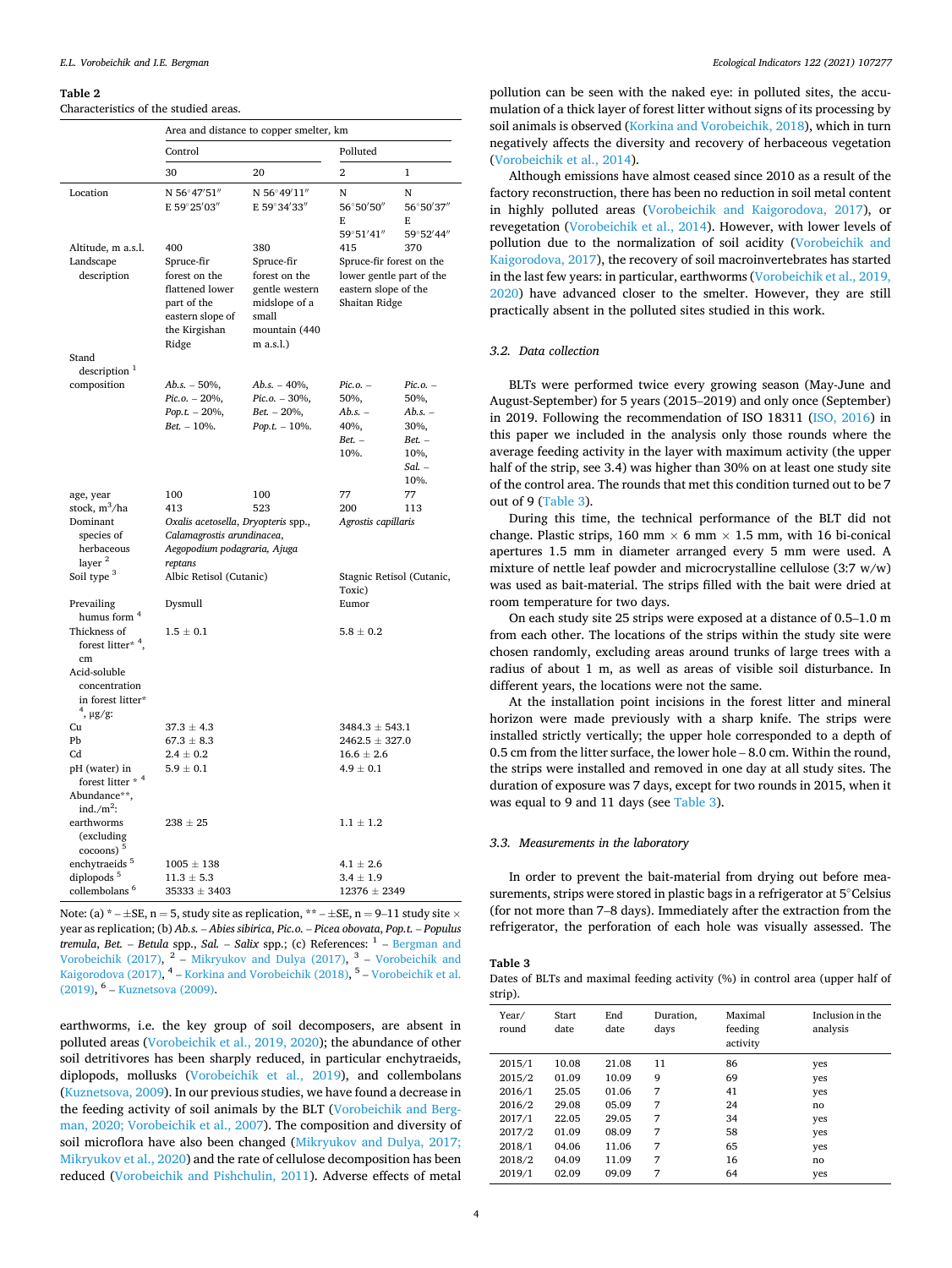<span id="page-4-0"></span>following five-point scale was used:  $0 -$  untouched;  $0.25 -$  approximately 25% of the hole area eaten; 0.5 – 50%; 0.75 – 75%; 1 – hole is fully empty. All measurements for all rounds were made by one operator.

Some of the strips exposed in 2019 in the control (12 strips) and polluted (6 strips) sites were used to analyze the relationship between the score and the weight of the remaining bait (18 strips in total). The strips were selected randomly, excluding 'homogeneous' variants, i.e. when all holes in the strip were with a score of 0 or 1. After the evaluation of the perforation, the strips were dried at room temperature for two days. After that, the remaining bait was removed from each hole with a dissecting needle. In addition, to determine the initial mass of the bait, it was similarly extracted from 60 holes of unexposed strips, which were prepared in a standard manner. The extracted bait was weighed individually for each hole on analytical scales HR-120 (A&D Company, Japan) with an accuracy of 0.1 mg.

#### *3.4. Data analysis*

The relationship between the feeding activity score and the mass of the remaining bait was approximated by linear regression. The difference between the initial mass of the bait and the mass at zero point after exposure was estimated by the Student *t*-test.

Feeding activity was considered both for the whole strip (16 holes, layer 0.5–8.0 cm) and separately for its two halves: the top (8 top holes, layer 0.5–4.0 cm) and the bottom (8 bottom holes, layer 4.5–8.0 cm). From the obtained array of values in a five-point scale six arrays with values in rough scales according to the algorithms presented in [Table 1](#page-2-0)  were formed.

Relative differences D were calculated by the formula [\(4\)](#page-2-0) and compared between the control and polluted areas using the Mann-Whitney test, while multiple comparisons between the scales were performed using the Dunn test (nonparametric alternative to the Tukey test). The correlation between the average feeding activity and the total percentage of intermediate points (IP) was estimated with the Spearman coefficient. The use of ordinal tests was dictated by the lack of information about the theoretical distribution of the variables under consideration.

The decomposition of RR into components was done by formula [\(5\)](#page-2-0)  using geometric mean. In 11 cases out of 168 (7 rounds  $\times$  8 study sites  $\times$ 3 variants, i.e. the whole strip, the upper and lower halves) the geometric mean was not determined because there were no values with a score of 1 on the five-point scale. In these cases, the number of holes with the point 1 equal to 0.1 was conditionally accepted. Since the variance of RR using the geometric mean is not known, RR was also calculated in a standard way through the arithmetic mean. We used unbiased estimator RR<sup>Δ</sup> [\(Lajeunesse, 2015\)](#page-9-0), ARPobservation v.1.2.0 in R package 3.6.3 ([Pustejovsky, 2019\)](#page-9-0). The feeding activity values were preliminarily transformed as arcsin $\sqrt{x}$ . The effect sizes index for which the 95% confidence interval (CI) did not include zero was considered as significant.

The study site, i.e. the average activity value of 25 strips, was counted as a replicate. Since the distances between the strips within the study site are considerably (100–300 times) smaller than the distances between the sites, it is correct to consider the study site as a true replicate.

#### **4. Results**

The mass of the bait in the holes with score 0 after exposure  $(\pm SD,$  $1.51\pm0.22$  mg) was significantly lower than the initial bait mass (1.93  $\pm$  0.33 g), t = 11.0, p $\ll$ 0.0001, weight loss was 21.8%. There is a clear linear relationship between the points and remaining bait mass: F  $(1;268) = 2394$ , p $\ll 0.0001$ ,  $R^2 = 0.90$  (Fig. 1). Slopes and intercepts are practically equal to each other by modulus ( $\pm$ SE,  $-1.498 \pm 0.031$  and  $1.497 \pm 0.015$ , respectively), i.e. the transition from absolute mass



Fig. 1. Relationships between bait mass remaining (average  $\pm$  standard error) and score of five-point scale (for scores 0, 0.25, 0.5, 0.75, and 1 *n* = 147, 31, 30, 21, and 41, respectively). The filled dot represents the initial bait mass before exposure  $(n = 60)$ ; empty dots represent bait mass after exposure. The linear regression curve obtained for bait mass after exposure is illustrated.

values to the fraction of the remaining mass, indicates a direct proportionality between the fraction of the bait disappearance, estimated by the area decrease, and the fraction estimated by the mass decrease.

Intermediate points occupy an essential part of all non-zero values (Fig. 2). In the control area, IP is on the average ( $\pm$ SE, n = 28, 7 rounds  $\times$  4 sites) 28  $\pm$  3% (11 to 68%), while in the polluted area it is almost twice as much:  $66 \pm 4\%$  (21 to 100%). The smaller the average activity value, the more IP there is: for the control area Spearman's coefficient is  $-0.73$ ,  $p < 0.0001$ , for the polluted area correlation is  $-0.50$ ,  $p = 0.007$ .

The value of the relative difference between the reference and rough



**Fig. 2.** Relationships between total percentage of intermediate points (0.25, 0.5, and 0.75) from all nonzero values and average feeding activity for the whole strip: (1) control area; (2) polluted area.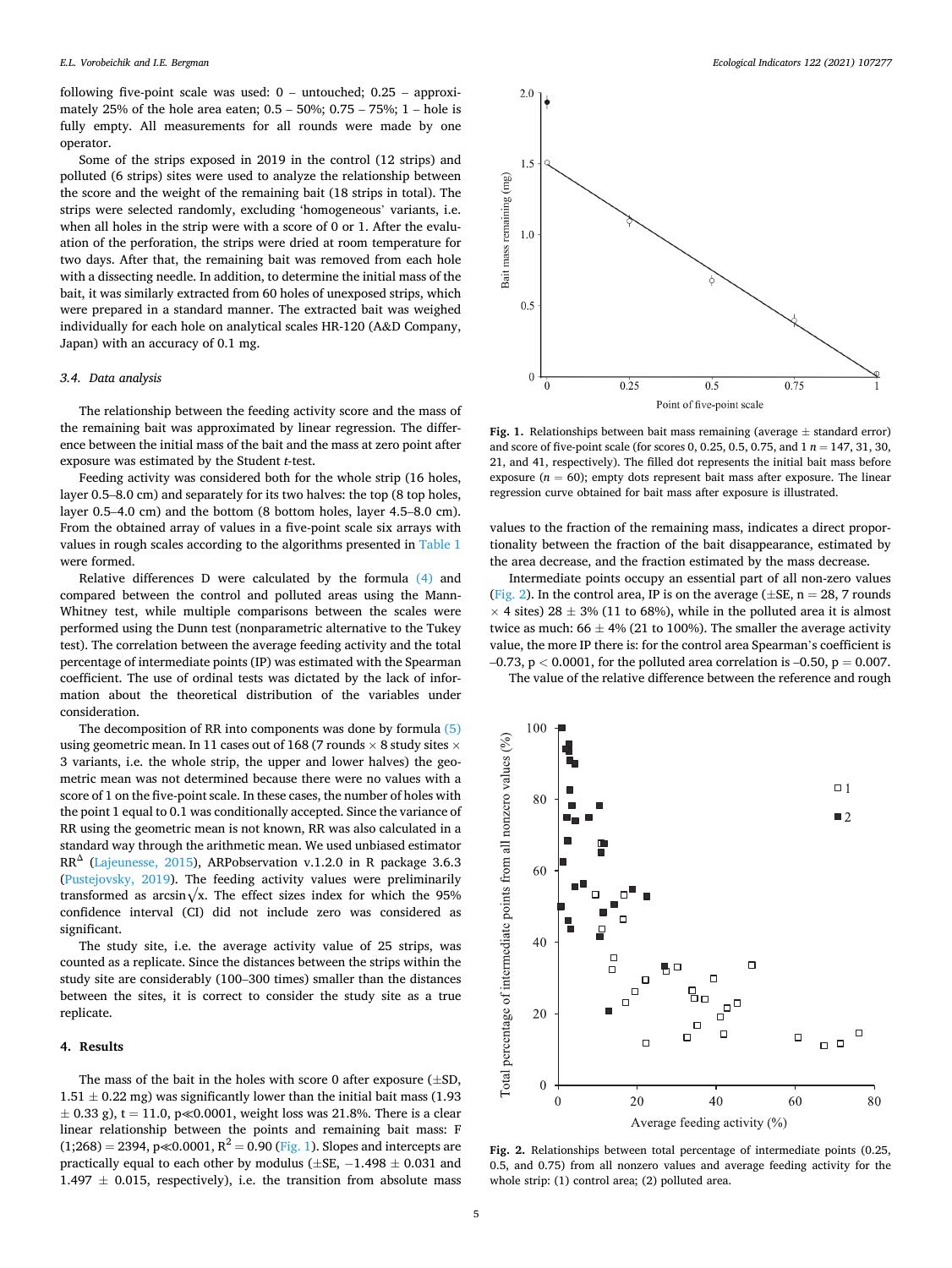<span id="page-5-0"></span>scale differs between the scales; also it is different in the control and polluted areas (Fig. 3). According to  $|D|$ , the scales are lined up in the ascending order as follows:

$$
S3(+0-) = S3(-0+) \approx S2(-++) > S2(--+) > S2(---) \approx S2
$$
  
(+++).

The first extreme group of the series, i.e., S3 and  $S2(-++)$ , significantly differs from the second extreme group, i.e.,  $S2(- - -)$  and S2  $(++)$ , by Dunn's test (at least with  $p = 0.0134$ ), and the differences within these groups are insignificant. This series is the same for both control and polluted areas, though the conspecific values are far from the diagonal: in almost all cases, the relative difference is higher in the polluted sites compared to the control ones. The difference is particularly large for the extreme scales of the series (average for all rounds,  $\pm$ SE, n = 7): |D| for S2(+++) in the control area is 18  $\pm$  4% (maximum 38%), while in the polluted area it is 66  $\pm$  12% (118%), and for S2 (---) it is  $16 \pm 3\%$  (33%) and  $50 \pm 6\%$  (71%), respectively. |D| for S3 and S2(-++) are small: in the control area it is  $1 \pm 1\%$  and  $3 \pm 1\%$ (maximum 4% and 6%), while in the polluted area it is  $8 \pm 3$ % and  $7 \pm 1$ 2% (24% and 15%). The differences between the control and polluted areas are significant for all scales (Mann-Whitney test, at least  $p =$ 0.0127, n = 7), except for  $S2(-++)$ .

The decomposition by formula [\(5\)](#page-2-0) allows us to identify the reasons for the bias of the effect size index of the rough scales relative to the reference scale [\(Fig. 4\)](#page-6-0). RR(S5), i.e. the first term of the sum, is in all cases negative, which indicates an adverse effect of pollution on feeding activity. However, RR(D), i.e. the second term of the sum, is not equal to zero, and shifts the effect size index of the rough scales to one side or



**Fig. 3.** Relative difference (%) between the reference and rough scales on control (X-axis) and polluted (Y-axis) area (for whole bait-lamina strip). S3  $(-0+)$  is not shown because it is symmetrical to S3(+0−).

another. The bias is minimal for S3 and  $S2(-++)$  scales: by module (average for all rounds and variants,  $\pm$ SE, n = 21) it is only 4  $\pm$  1% (from  $+$  0.1% to  $-15.8%$ ). For the other scales, the bias is quite considerable. For  $S2(--)$  the bias is always negative, i.e. it overestimates the effect size, by module it is  $48 \pm 9\%$  (from -2.2% to –167.3%). For S2(--+) the bias is also negative, but less large (23  $\pm$ 4%, from 0 to 70%). For  $S2(++)$ , on the contrary, due to different signs of the terms of the sum [\(5\),](#page-2-0) the effect size is underestimated by  $20 \pm 3\%$ (from 1.3% to 73.1%).

Comparison of 95% CI RR<sup> $\triangle$ </sup> for S5 and for rough scales shows the same picture in the overwhelming majority of cases [\(Fig. 5](#page-7-0)). However, in several cases the transition from S5 to rough scales shifts the statistical inference: a significant effect ceases to be significant (S2(+++) and S2  $(-++)$  for the whole strip,  $S2(-)$  –  $-)$  and  $S2(-++)$  for the lower half) or, conversely, an insignificant effect becomes significant (S2(− − − ) for the upper half,  $S2(++)$  for the lower half).

# **5. Discussion**

A clear linear relationship between a five-point scale and the bait mass remaining after the exposure is very important for the interpretation of the results (see [Fig. 1](#page-4-0)). Firstly, this dependence allows interpreting BLT outcomes specifically as the rate of consumption of plant material by soil invertebrates and not just as a conventional index. In other words, the average activity value of a set of strips on a five-point scale is equivalent to the average mass of bait consumed in a fixed time. It should be noted that when using a rough two-point scale, i.e. in terms of the proportion of empty holes, this interpretation is not obvious. Considering the portion of the bait consumed as the rate of its disappearance allows directly integrating the BLT results into the conceptual framework for the analysis of organic matter decomposition ([Berg and](#page-8-0)  [McClaugherty, 2008\)](#page-8-0). Secondly, it makes it reasonable to apply standard statistical methods suitable for variables measured on a ratio scale, such as mass. In particular, it is possible to use Response Ratio instead of Risk Ratio or Odds Ratio as would be necessary in the case of a variable measured in an ordinal scale. Thirdly, it ensures the satisfactory accuracy of the five-point scale for estimating bait consumption rate giving grounds for assuming it as a reference scale. Fourthly, it indicates a good reproducibility of the visual measurement procedure, since the mass variation of the remaining bait within a single point was not very large: it rather arises from the discreteness of the five-point scale applied to the measurement of a continuous value, rather than from visual evaluation errors.

The reasons for the significant difference between the initial mass of the bait and the mass after exposure at a zero point of  $\sim$  20% in 7 days of exposure can be as follows: 1) microbial degradation of the material, 2) leaching of soluble compounds and/or mechanical losses, 3) bait consumption by invertebrates that did not result in perforation. It is well known that in litter bag tests, even under exclusion of soil fauna, the mass of plant material decreases exponentially over time, i.e., the greatest losses occur during the early stages of decomposition. This is due to both chemical leaching of easily soluble substances and microbial degradation of easily biodegradable compounds such as sugars and proteins ([Berg and McClaugherty, 2008](#page-8-0)). However, such losses are clearly insufficient to be visually assessed by bait perforation in such a short exposure. In defaunated soil, but with active microflora, the perforation of holes is absent ([Gongalsky et al., 2008; Helling et al.,](#page-9-0)  1998; Von Törne, 1990). On the other hand, and in the absence of perforation, i.e., when there is no opening in the entire thickness of the bait, traces of its consumption by soil invertebrates can be seen, and sometimes the volume of bait consumed may even exceed the volume at minimum but not zero perforation (Von Törne, 1990). Without additional experiments, we cannot estimate the contribution of these causes. However, it was logical to take the mass of the exposed bait at zero point as the initial mass when analyzing the dependence of the remaining mass on the score rather than the initial mass before the exposure.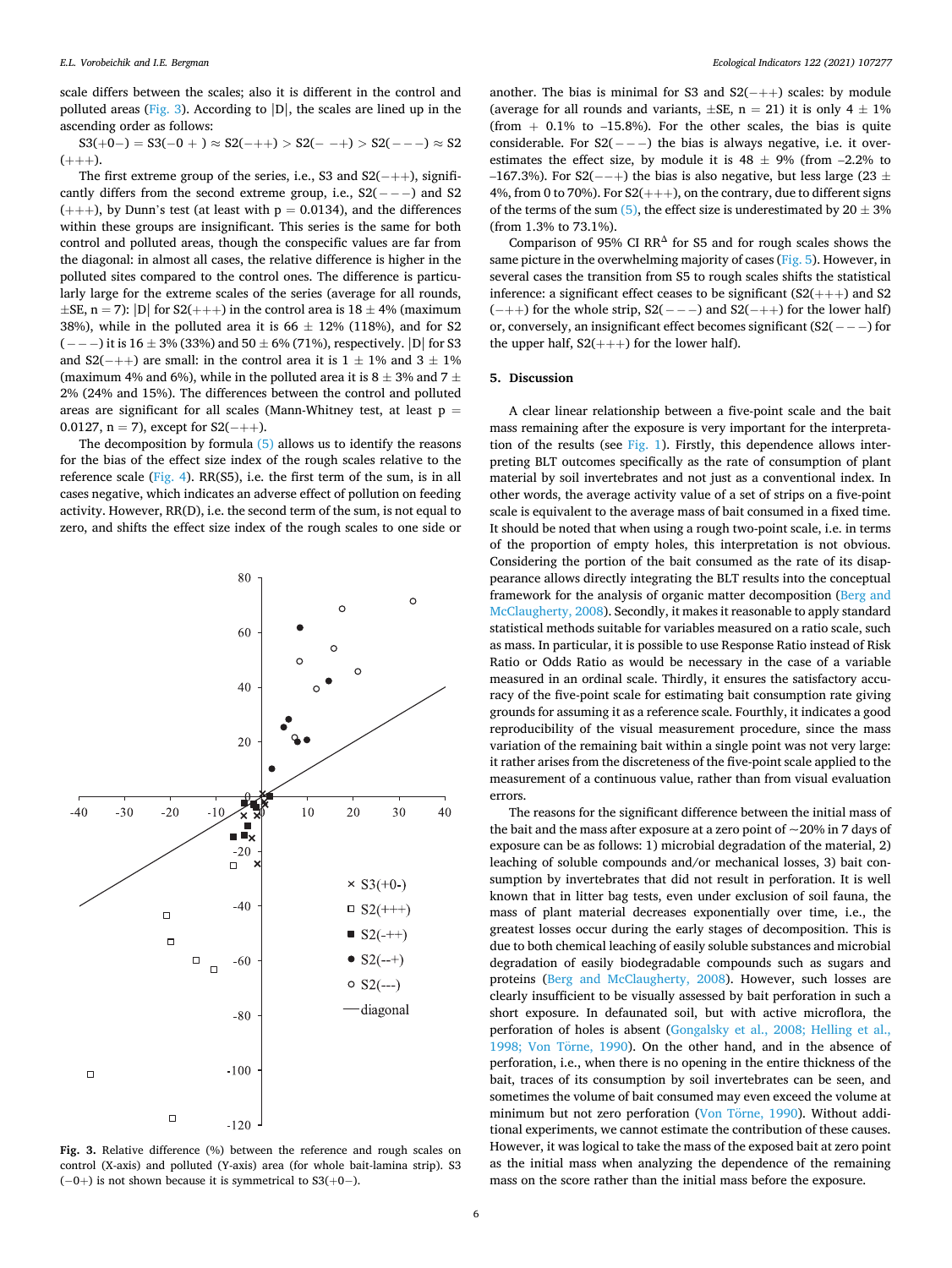<span id="page-6-0"></span>

**Fig. 4.** Effect size index (ln Response Ratio using the geometric mean) for reference scale (gray), relative difference between the reference and rough scale (black) and rough scale (empty) for upper half of strip, lower half of strip, and whole strip.

The first of the necessary conditions for the existence of bias of the rough scales in relation to the reference one (formula 6) was fulfilled. The percentage of intermediate points of feeding activity turned out to be very large: from one-third to two-thirds of the number of non-zero values, and in some cases up to 100% (see [Fig. 2](#page-4-0)). Firstly, it testifies to the importance of the topic we are discussing. Secondly, it means that the 'Procrustean bed' of the two-point scale is too 'uncomfortable' to measure feeding activity: such a strong discreteness badly corresponds to the continuous value of bait consumption. Thirdly, cases of too much 'freedom of will' for operators in the visual evaluation of bait

consumption are quite frequent, which can cause considerable errors and at least requires a clear regulation of measurements.

The total percentage of intermediate points is particularly high at low feeding activity values, which are more numerous in the polluted area, as observed in our study (see [Fig. 2\)](#page-4-0). Differences between sites are likely related to changes in the spectrum of bait consumers ([Vorobeichik](#page-9-0)  [and Bergman, 2020\)](#page-9-0). Near the studied smelter, earthworms play a major role in the control sites, but they are almost absent in the polluted area ([Vorobeichik et al., 2019\)](#page-9-0). Obviously, earthworms are more likely to fully eat out the bait in a particular hole once it is detected than other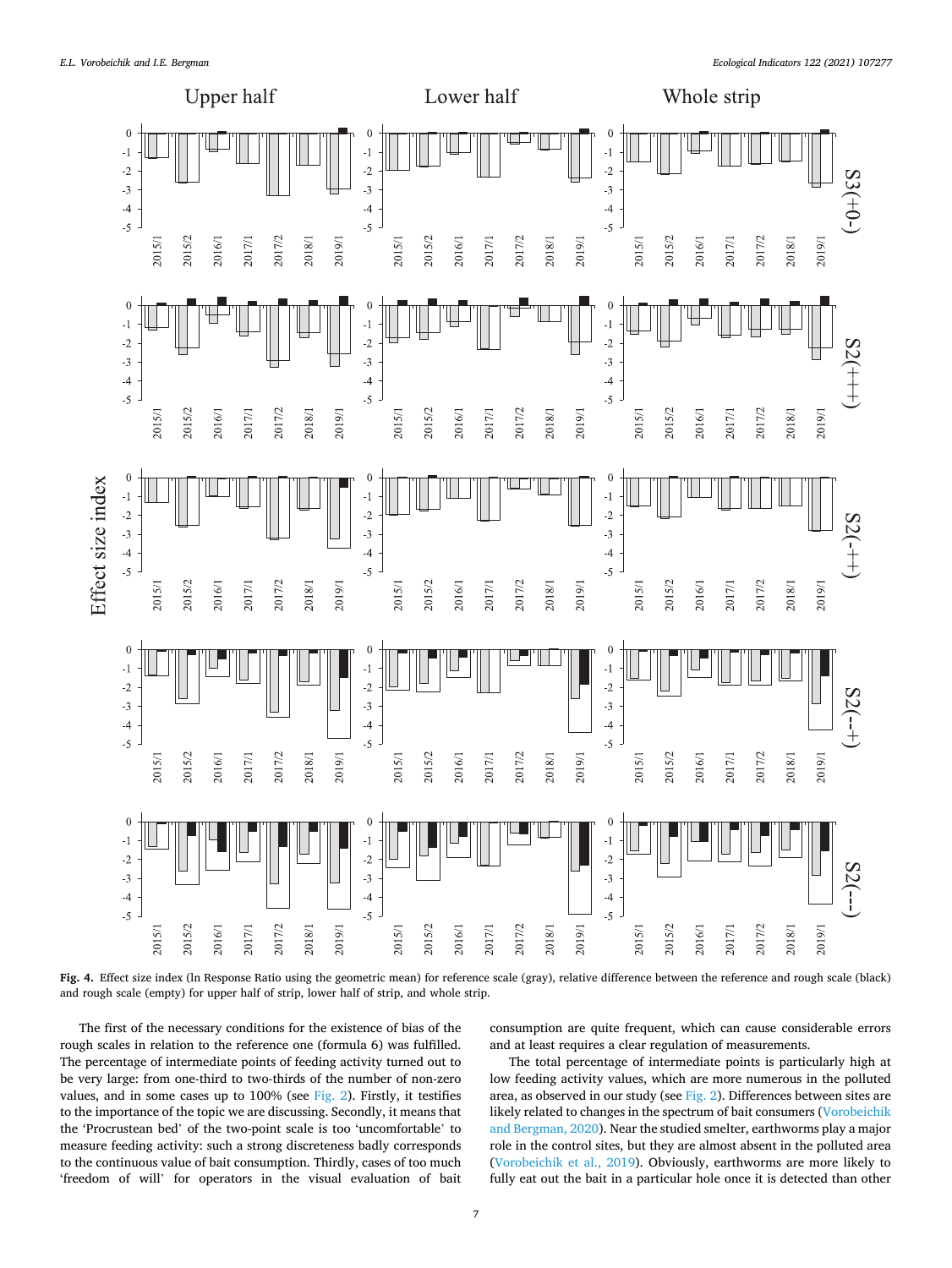<span id="page-7-0"></span>

Fig. 5. Effect size index (RR<sup>Δ</sup>, ±95% CI) for reference scale (empty dot) and rough scales (filled dots): (a) upper half of bait-lamina strip; (b) lower half of baitlamina strip; (c) whole strip.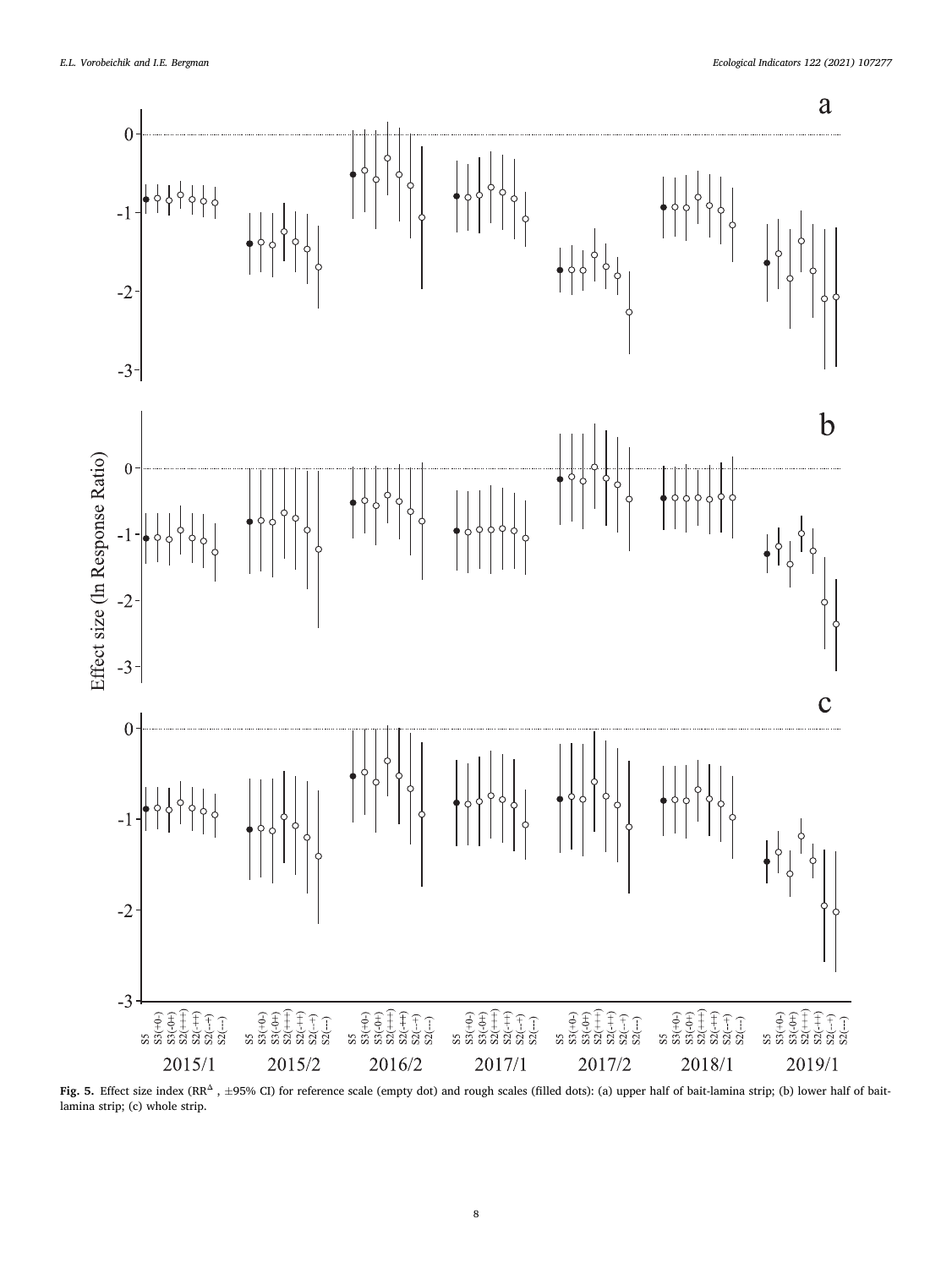<span id="page-8-0"></span>potential consumers, e.g. microarthropods, enchytraeids, larvae of Nematoceran flies, etc. at least because of their larger size. Smaller organisms need more time to detect bait and to consume it, which is why there are so many holes with 'unfinished meal' in polluted areas. The frequency distribution of points in the five-point scale can even be an indirect indicator of the decomposer size distribution.

The second necessary condition (formula 7) was also fulfilled. The relative difference between the reference and rough scales turned out to be 2–6 times greater in the polluted area in comparison with the control area (see [Fig. 3\)](#page-5-0).

Finally, the third, sufficient, condition (formula 8) was also fulfilled. It turned out that sometimes RR(D) is almost equal to RR(S5) or a little less. In other words, RR(D) can be so large that it can shift the effect size index of the rough scales significantly in comparison with the reference scale. This bias is especially large for  $S2(- - -)$  and, to a lesser extent, for  $S2(-+)$ , i.e., when using these scales, the effect size index can almost double in comparison with the true value. Thus, the risk of a type I error in statistical hypothesis testing increases: if there is no effect, you may assume that it exists. For another extreme variant,  $S2(++)$ , on the contrary, the true value of effect size index is understated, sometimes by almost a third, which increases the risk of a type II error: if there is an effect, it can be considered absent. The situation is rather permissible only for S3 and S2(− ++): for them the bias of effect size index relative to the true value is small (on average less than 5%) and they can probably be neglected.

After a transition to the standard variant of RR calculation on the basis of arithmetic average our fears were confirmed: in a number of cases rejection errors are possible (see  $Fig. 5$ ). It should be noted that we deliberately did not perform *p*-value correction for multiple hypothesis checking (for example, by False Discovery Rate control), because our goal was to imitate the decision making procedure in a single BLT.

Thus, we have demonstrated that the use of rough scales in evaluating the impact of pollution on feeding activity can be a source of artifacts. The main practical conclusion of our work is that the scales are arranged as follows as their preferability decreases: five-point scale or more precise scale, three-point scale, and two-point scale recommended by ISO 18311 [\(ISO, 2016\)](#page-9-0). For three-point scales, it does not matter which algorithm distributes the partial bait consumption between the points. The use of other scales should be avoided. In any case, it is important to provide comprehensive information about the scale used in the work, i.e. the thresholds for bait consumption corresponding to a specific score.

BLT outcomes are usually characterized by high spatial heterogeneity even in the absence of any adverse impacts ([Gongalskii et al.,](#page-9-0)  [2003; Irmler, 1998\)](#page-9-0), and damaging effects further increase variability ([Joschko et al., 2008; Vorobeichik and Bergman, 2020\)](#page-9-0). Therefore, the already high uncertainty in the estimation of average feeding activity should not be increased using unacceptable rough scales, especially since more adequate scales do not require any additional effort.

# **6. Conclusions**

The amount of bait consumption by soil organisms is a continuous variable that is evaluated as a discrete variable to speed up and facilitate measurements. We have shown that the number of scale points and thresholds corresponding to specific points is very important. And what is important is not that the absolute value of feeding activity depends on these choices – this is trivial. It is crucial that by using different scales one can come to dissimilar conclusions about the influence of the investigated factor on the feeding activity. This means that the choice of scale is not just a secondary technical issue that can be painlessly ignored.

We have established that a five-point scale satisfactorily estimates the continuous bait consumption value, indicating that it can be accepted as a reference scale. The feeding activity index evaluated on a five-point scale is a good surrogate for the bait's disappearance rate.

Comparison of the five-point scale and rough scale simulates the decision making by the operator when attributing the amount of bait consumption in a particular hole to a point on a three-point or two-point scale. Strictly speaking, the difference between the reference scale and the rough scale depends on the continuous variable domain where the uncertainty of the operator's decision making is particularly high. It turned out that cases corresponding to this domain are not uncommon: they make up from one-third to two-thirds, and sometimes up to 100% of all cases. This suggests that the issue under consideration is not farfetched.

We have shown that two scales are the least dangerous in terms of artifacts, namely the three-point scale and the scale recommended by ISO 18311 [\(ISO, 2016\)](#page-9-0). Therefore, we recommend using them as an acceptable surrogate for a five-point scale. Other two-point scales are fraught with risk of artifacts, so they should be avoided.

On the one hand, our results relate to a polluted area near a particular smelter. On the other hand, metal pollution is similar to the effects of other adverse factors such as pesticides (Förster [et al., 2011](#page-9-0)) or drought ([Siebert et al., 2019; Thakur et al., 2018](#page-9-0)). Therefore, in our opinion, the conclusions relate to comparison of sites with high and low feeding activity of soil detritivores irrespective of the factors genesis.

In this paper we have not analyzed the reasons for differences between years and rounds and between upper and lower halves of strips, as these are separate tasks. However, consideration of different years, seasons and soil layers has increased the diversity of situations. We have demonstrated that artifacts do not occur frequently, but even if they are relatively rare, their danger should not be neglected.

# **CRediT authorship contribution statement**

**Evgenii L. Vorobeichik:** Conceptualization, Methodology, Formal analysis, Visualization, Writing - original draft, Funding acquisition. **Igor E. Bergman:** Investigation, Formal analysis, Data curation, Visualization.

### **Declaration of Competing Interest**

The authors declare that they have no known competing financial interests or personal relationships that could have appeared to influence the work reported in this paper.

# **Acknowledgements**

The data collection in 2015–2018 was carried out under the State Assignment of the Institute of Plant and Animal Ecology, Ural Branch of the Russian Academy of Sciences, with funding provided by the Ministry of Science and Higher Education of the Russian Federation. The data collection in 2019, data analysis and preparation of the manuscript were carried out with the financial support of the Russian Foundation for Basic Research (grant number 19-29-05175). We are grateful to Maxim Zolotarev for drawing the graphical abstract, to Vladimir Mikryukov and Olesya Dulya for the discussion and comments on the text of the manuscript.

#### **References**

- André, A., Antunes, S.C., Gonçalves, F., Pereira, R., 2009. Bait-lamina assay as a tool to assess the effects of metal contamination in the feeding activity of soil invertebrates within a uranium mine area. Environ. Pollut. 157 (8-9), 2368–2377. https://doi.org/ [10.1016/j.envpol.2009.03.023](https://doi.org/10.1016/j.envpol.2009.03.023).
- Bart, S., Roudine, S., Amossé, J., Mougin, C., Péry, A.R.R., Pelosi, C., 2018. How to assess the feeding activity in ecotoxicological laboratory tests using enchytraeids? Environ. Sci. Pollut. Res. 25 (34), 33844–33848. [https://doi.org/10.1007/s11356-018-1701-](https://doi.org/10.1007/s11356-018-1701-3)
- [3](https://doi.org/10.1007/s11356-018-1701-3). Berg, B., McClaugherty, C., 2008. Plant litter. Decomposition, humus formation, carbon sequestration. Springer, Berlin, Heidelberg. [https://doi.org/10.1007/978-3-642-](https://doi.org/10.1007/978-3-642-38821-7)  [38821-7](https://doi.org/10.1007/978-3-642-38821-7).